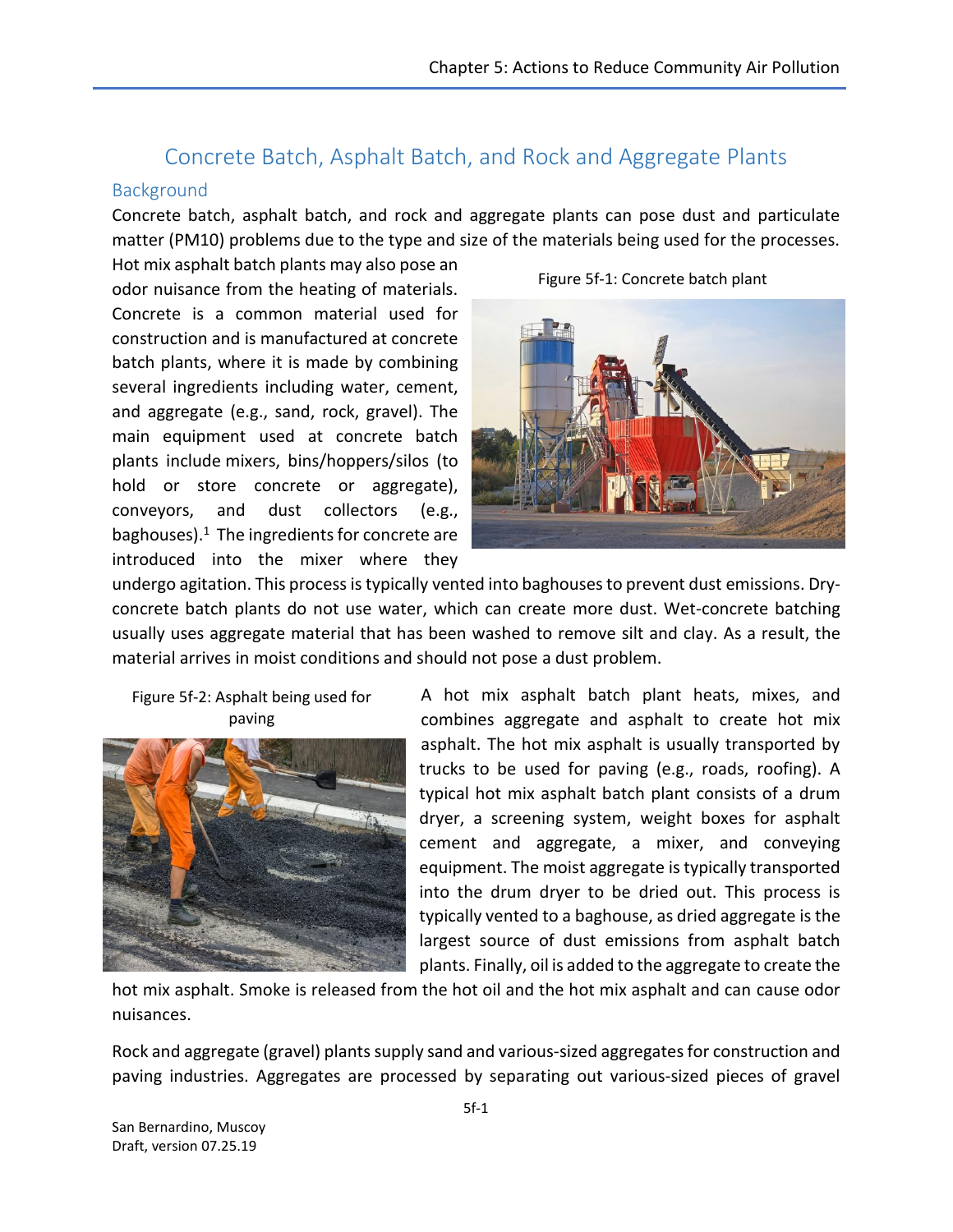Figure 5f- 3: Aggregate or rock plant



through different sized screens. Oversized aggregates can be crushed into smaller pieces. Dust is created as rocks are crushed and the dry surfaces are exposed, especially as the rocks are more finely crushed.

## Community Air Quality Priority – Fugitive Dust, Particulate Matter (PM10) Emissions, and Odors

The community of San Bernardino, Muscoy identified fugitive dust, particulate matter, and odors from concrete batch, asphalt batch, and rock aggregate

batch plants as an air quality concern. There are two plants within the community boundary: Robertson's Ready Mix and Vulcan Materials Company San Bernardino Portable Asphalt. Robertson's Ready Mix is a concrete batch plant. Vulcan Materials Company San Bernardino Portable Asphalt is an asphalt batch and rock and aggregate plant.

The CSC emphasized addressing fugitive dust and particulate matter emissions from batch plants within close proximity to schools (see Figure 5f-4). For instance, Robertson's Ready Mix borders Arroyo Valley High School and is one half of a mile from Ramona-Alessandro Elementary School. To reduce exposure to these emissions, the CSC recommended the installation of air filtration systems at schools. More information on the air filtration systems at schools can be found in Chapter 5g.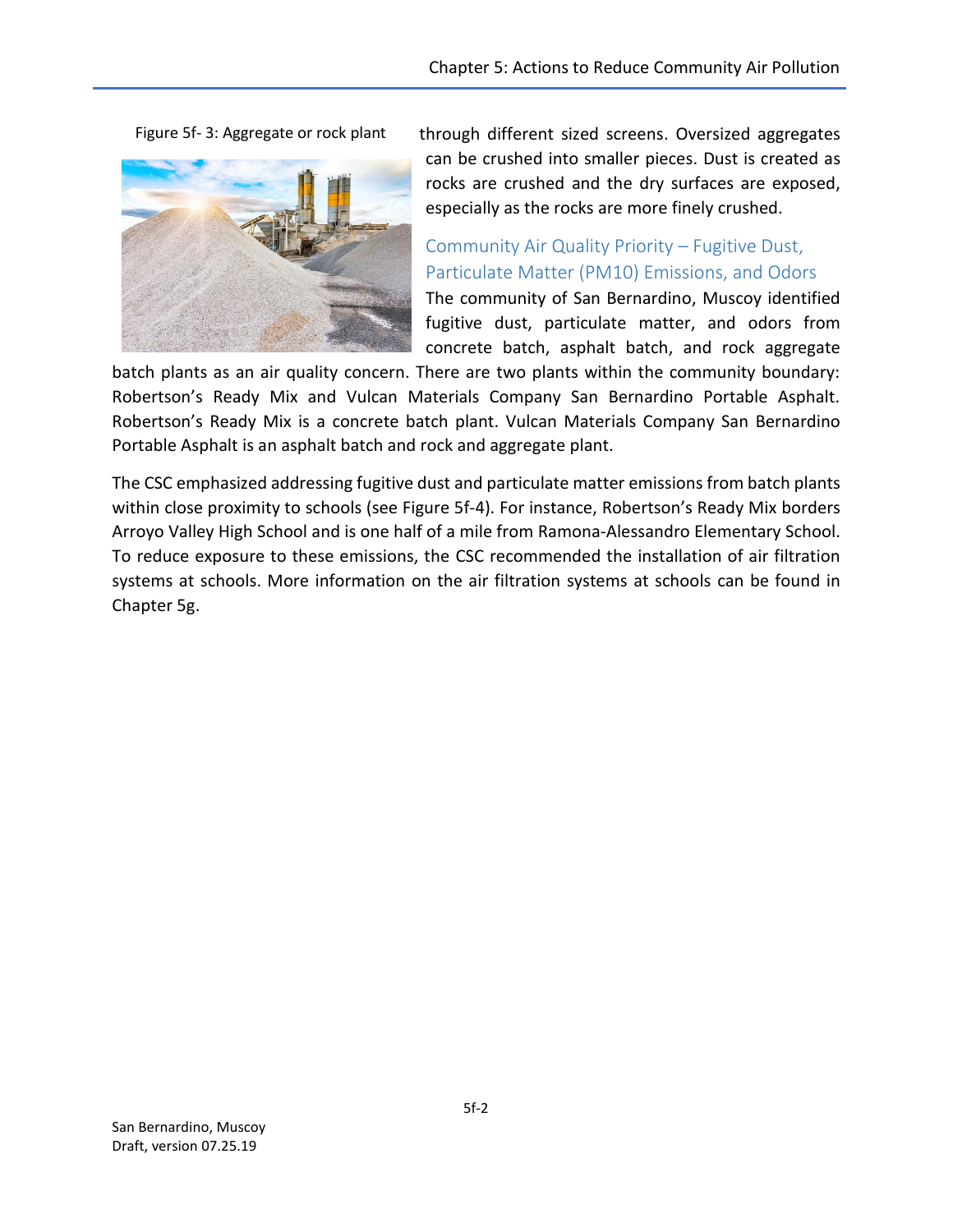Figure 5f-4: Map of Concrete Batch and Asphalt Batch and Rock and Aggregate Plants in the San Bernardino, Muscoy Community and Nearby Schools



### Ongoing Efforts

South Coast AQMD has rules to address fugitive dust and PM10 emissions from concrete batch, asphalt batch, and rock and aggregate plants.

Odor nuisances from asphalt batch plants can also be addressed through South Coast AQMD Rule 402 - Nuisance.<sup>2</sup> South Coast AQMD inspectors investigate complaints and a public nuisance violation can be issued if an inspector confirms odors with a considerable number of persons or the public.

South Coast AQMD Rule 403 – Fugitive Dust<sup>3</sup> reduces the amount of particulate matter in the air by requiring actions to prevent, reduce or mitigate fugitive dust emissions. Fugitive dust is any solid particulate matter that becomes airborne, but is not emitted from an exhaust stack. Fugitive dust can result from man-made activities, such as mining operations, agriculture, and construction activities. Some of the requirements to minimize fugitive dust emissions can include washing down vehicle undercarriages or tires, paving surfaces, or limiting the amount of track out.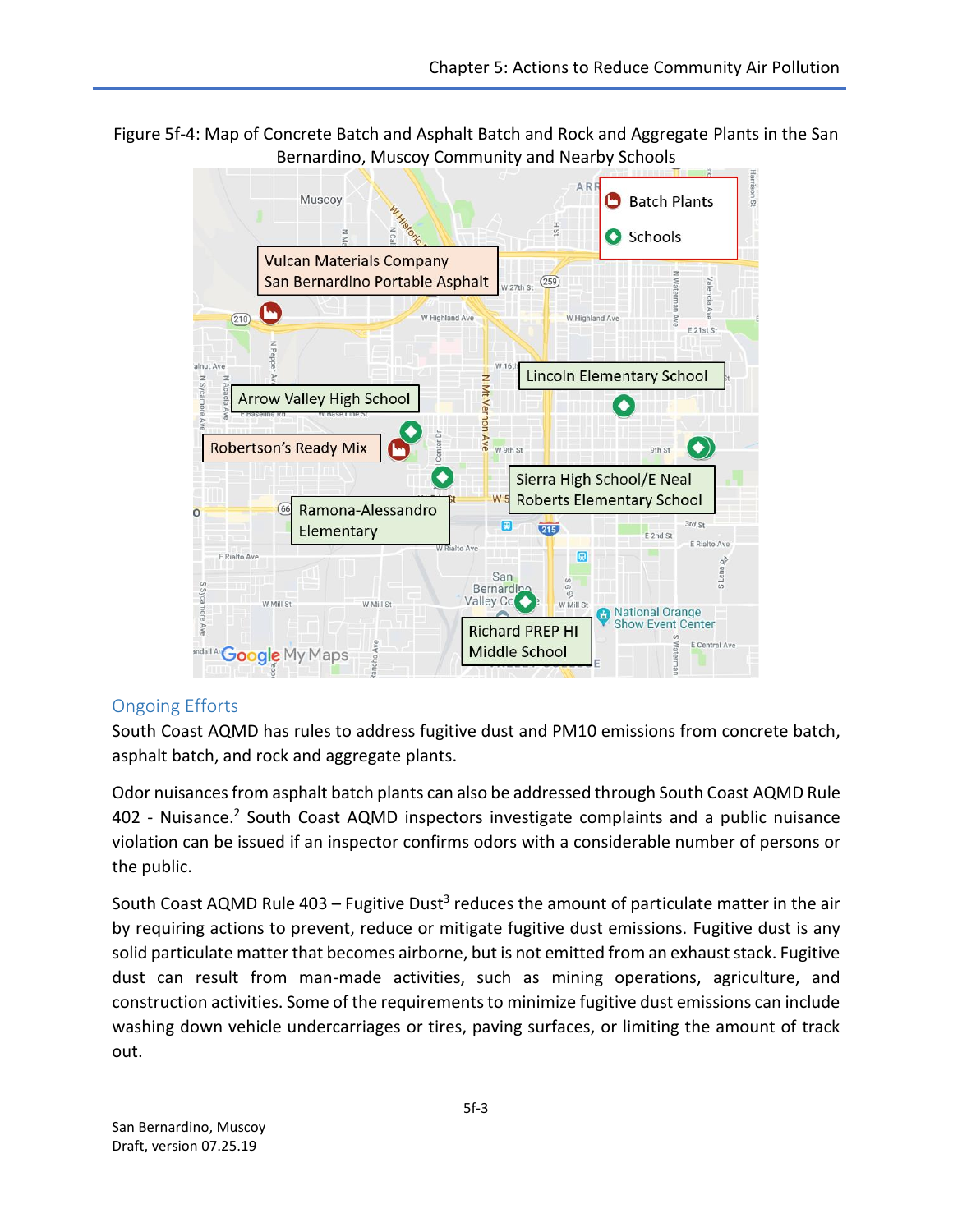South Coast AQMD Rule 1155 – Particulate Matter (PM) Control Devices, <sup>4</sup> establishes requirements for air pollution control devices that reduce particulate matter (e.g., baghouses). This rule applies to operators of air pollution control devices venting processes that have direct particulate matter emissions, such as concrete batch plants, asphalt batch plants, and rock and aggregate plants. The requirements may include monitoring, recordkeeping, or operational standards to ensure an air pollution control device is working properly.

South Coast AQMD Rule 1157 - PM10 Emission Reductions from Aggregate and Related Operations,<sup>5</sup> reduces PM10 emissions from all permanent and temporary aggregate and related operations by requiring these operations to comply with certain best practices outlined in the rule (e.g., using dust suppressants).

#### Identifying Opportunities for Action

The CSC identified an action to reduce emissions from concrete batch, asphalt batch, and rock and aggregate plants. Details about the action is described below.

## **Action 1: Reduce Fugitive Dust, Particulate Matter (PM10), and Odors from Concrete Batch, Asphalt Batch, and Rock and Aggregate Plants**

#### Course of Action:

- Provide public outreach information for the community on Rules 402, 403, 1155, and 1157 requirements, and South Coast AQMD's complaint system<sup>6</sup>, which address odors, fugitive dust, and PM10 emissions from aggregate and related operations
- Conduct focused air monitoring near the concrete batch, asphalt batch, and rock and aggregate plants to check for elevated any potential levels of emissions
- If persistent elevated levels are detected at locations through air monitoring activities, conduct appropriate follow-up investigations (e.g., on site testing or other types of data review)

#### Strategies:

- Public Information and Outreach
- Monitoring
- Enforcement

#### Goals:

- Hold a public outreach event for the first year of the implementation period to explain the requirements of Rules 402, 403, 1155, and 1157, and the South Coast AQMD's complaint process. If necessary, determine if additional annual outreach events are needed
- Provide quarterly or biannual updates to the CSC on enforcement activities
- Conduct air monitoring near these two facilities in one year

#### Estimated Timeline: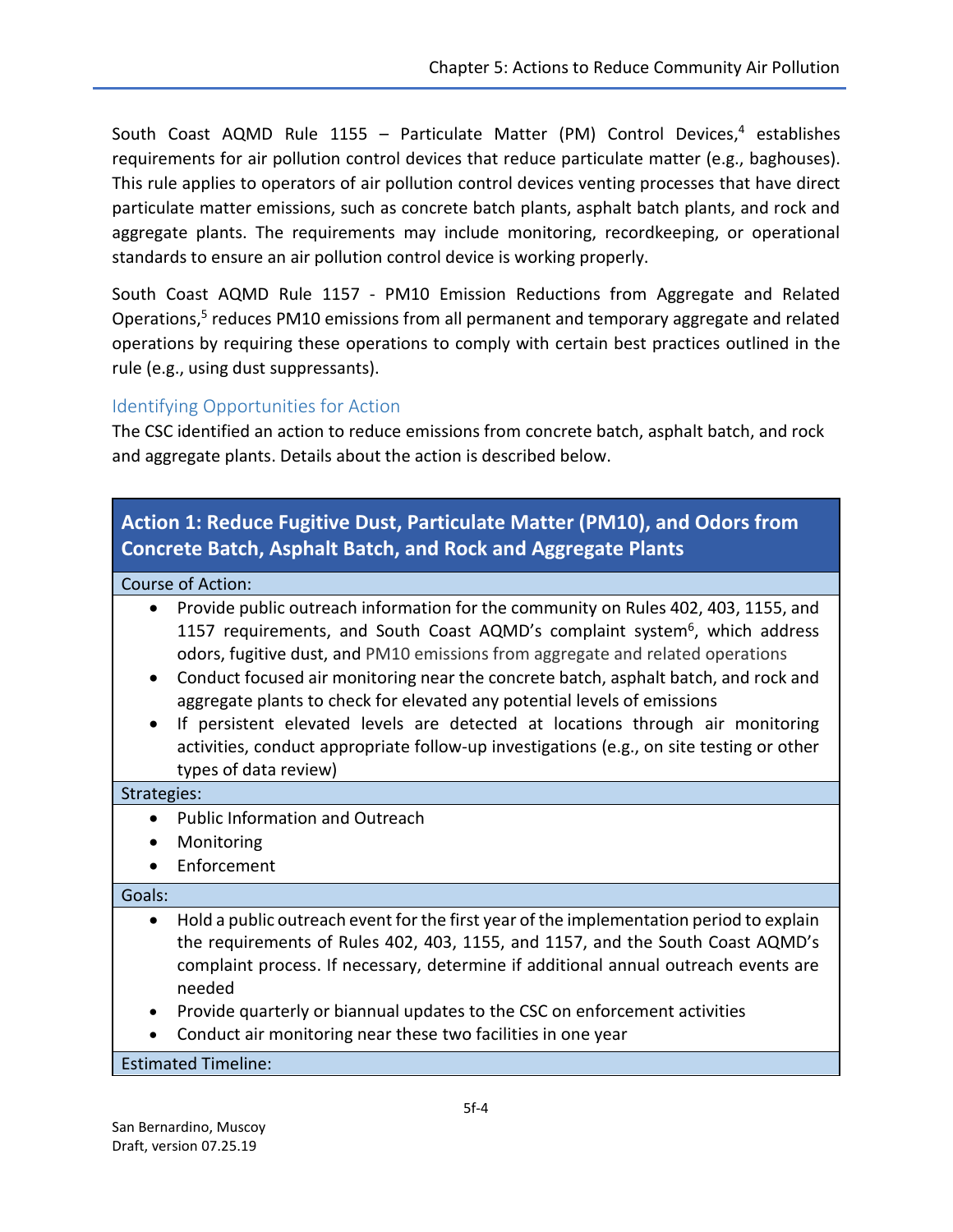- 2020, hold a public outreach event for the first year on requirements for Rules 402, 403, 1155, and 1157, and the South Coast AQMD's complaint process. Reevaluate annually, if additional annual outreach events are necessary
- Fall 2019, begin air monitoring activities
- Mid-2020, begin quarterly or biannual updates to the CSC on outreach and enforcement activities, or if new information becomes available

| Implementing Agency, Organization, Business or Other Entity:                                  |                                                                                                                                                                                                                                                      |
|-----------------------------------------------------------------------------------------------|------------------------------------------------------------------------------------------------------------------------------------------------------------------------------------------------------------------------------------------------------|
| Name:                                                                                         | Responsibilities:                                                                                                                                                                                                                                    |
| South Coast AQMD                                                                              | Conduct community outreach on Rules 402, 403, 1155, and<br>$\bullet$<br>1157, and South Coast AQMD's complaint system<br>Conduct monitoring and follow-up with enforcement actions,<br>$\bullet$<br>as needed<br>Provide updates to CSC<br>$\bullet$ |
| <b>Additional Information:</b>                                                                |                                                                                                                                                                                                                                                      |
| Requirements for Rule 402 (Nuisance):<br>$\bullet$                                            |                                                                                                                                                                                                                                                      |
| http://www.agmd.gov/docs/default-source/rule-book/rule-iv/rule-402.pdf                        |                                                                                                                                                                                                                                                      |
| Requirements for Rule 403 (Fugitive Dust):<br>٠                                               |                                                                                                                                                                                                                                                      |
| https://www.aqmd.gov/docs/default-source/rule-book/rule-iv/rule-403.pdf                       |                                                                                                                                                                                                                                                      |
| Requirements for Rule 1155 - Particulate Matter (PM) Control Devices:<br>٠                    |                                                                                                                                                                                                                                                      |
| http://www.aqmd.gov/docs/default-source/rule-book/reg-xi/rule-1155.pdf                        |                                                                                                                                                                                                                                                      |
| Requirements for Rule 1157 - PM10 Emission Reductions from Aggregate and Related<br>$\bullet$ |                                                                                                                                                                                                                                                      |
| Operations:                                                                                   |                                                                                                                                                                                                                                                      |
| https://www.aqmd.gov/docs/default-source/rule-book/reg-xi/rule-1157.pdf                       |                                                                                                                                                                                                                                                      |
| Smoke, Dust, and Odor Complaints:<br>٠                                                        |                                                                                                                                                                                                                                                      |
| http://www.aqmd.gov/home/air-quality/complaints/smoke-dust-odor                               |                                                                                                                                                                                                                                                      |

### References

 $\overline{\phantom{a}}$ 

- 1. Elsevier B.V., Concrete Production, [https://www.sciencedirect.com/topics/engineering/concrete-production,](https://www.sciencedirect.com/topics/engineering/concrete-production) Accessed May 2019.
- 2. South Coast AQMD, Rule 402 Nuisance, [http://www.aqmd.gov/docs/default](http://www.aqmd.gov/docs/default-source/rule-book/rule-iv/rule-402.pdf)[source/rule-book/rule-iv/rule-402.pdf,](http://www.aqmd.gov/docs/default-source/rule-book/rule-iv/rule-402.pdf) Accessed May 2019.
- 3. South Coast AQMD, Rule 403 Fugitive Dust, [https://www.aqmd.gov/docs/default](https://www.aqmd.gov/docs/default-source/rule-book/rule-iv/rule-403.pdf)[source/rule-book/rule-iv/rule-403.pdf,](https://www.aqmd.gov/docs/default-source/rule-book/rule-iv/rule-403.pdf) Accessed May 2019.
- 4. South Coast AQMD, Rule 1155 Particulate Matter (PM) Control Devices, [http://www.aqmd.gov/docs/default-source/rule-book/reg-xi/rule-1155.pdf,](http://www.aqmd.gov/docs/default-source/rule-book/reg-xi/rule-1155.pdf) Accessed May 2019.